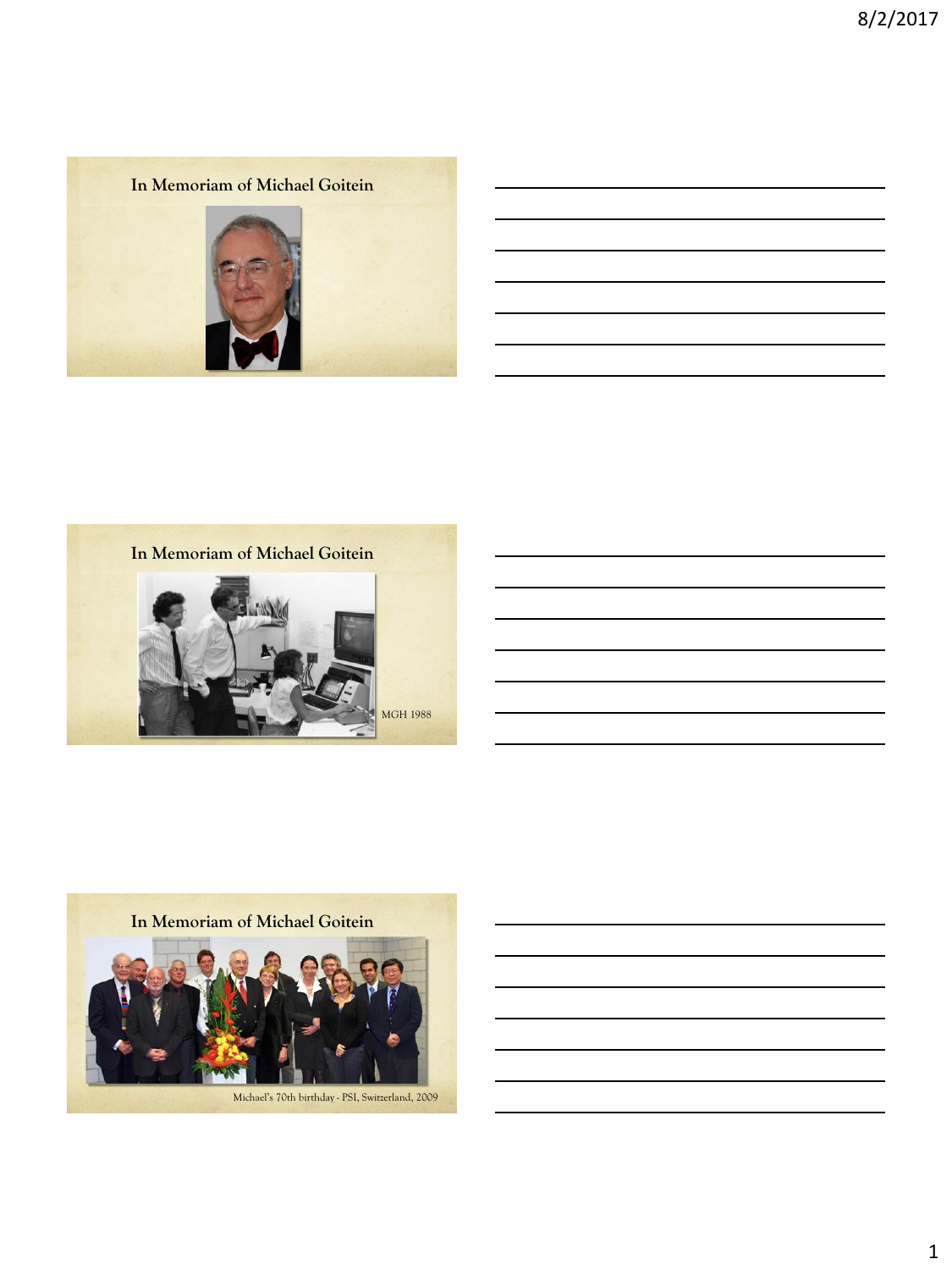

### **OBITUARY**

Michael Goitein, 1939-2016: A Giant of Modern **Medical Physics** 

Herman Suit, MD DPhil,\* George Chen, PhD,<sup>1</sup> Thomas Bortfeld, PhD,\*<br>Alfred Smith, PhD,<sup>1</sup> Jay Loeffler, MD,\* Edward Epp, PhD,<sup>1</sup><br>Andrzej Niemierko, PhD,\* and Gudrun Goitein, MD<sup>1</sup>

"Michael was struck by the fact that uncertainty analysis and error bars …. were virtually absent in medical physics."

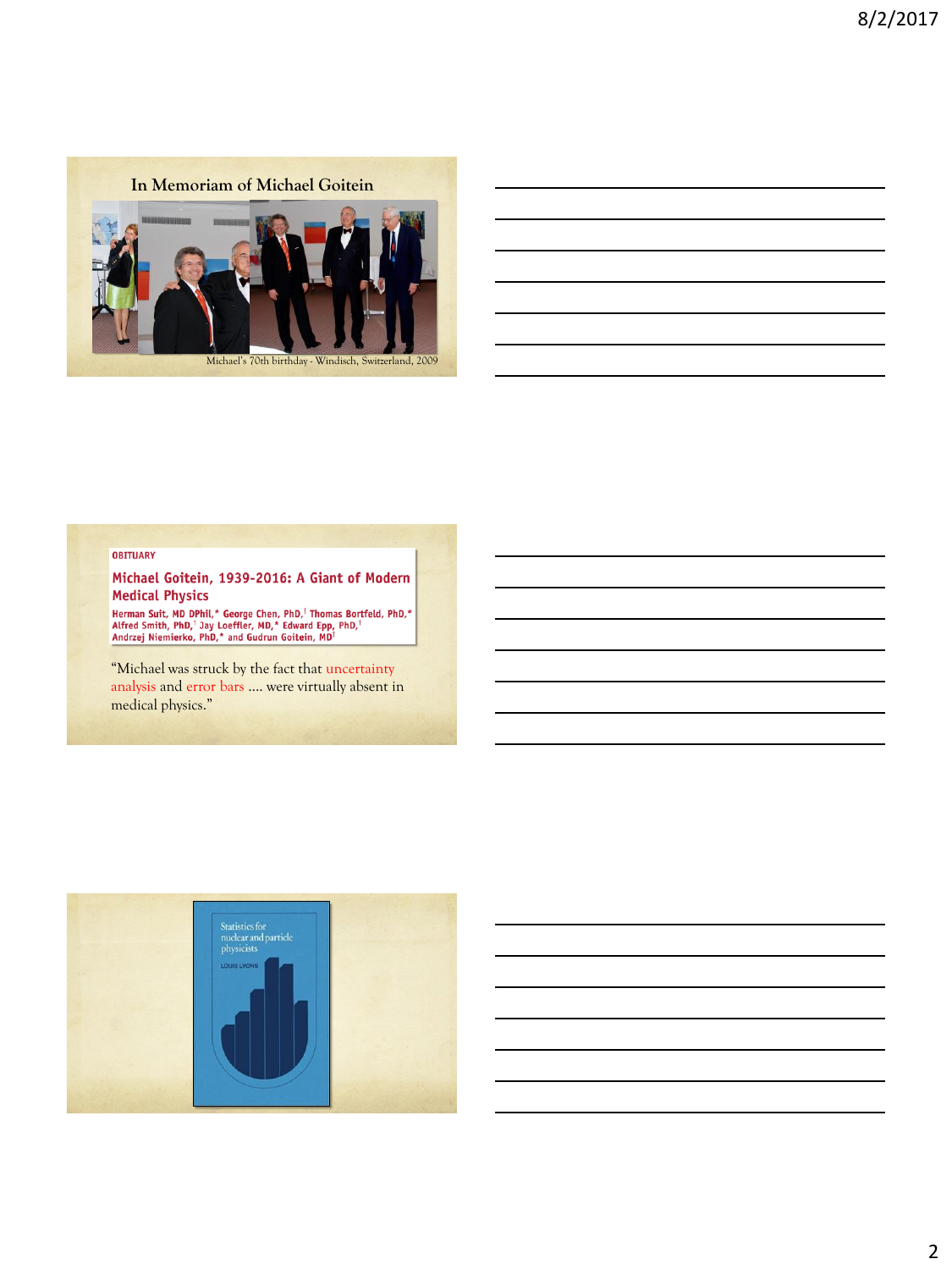#### **OBITUARY**

### Michael Goitein, 1939-2016: A Giant of Modern **Medical Physics**

Herman Suit, MD DPhil,\* George Chen, PhD,<sup>†</sup> Thomas Bortfeld, PhD,\*<br>Alfred Smith, PhD,<sup>†</sup> Jay Loeffler, MD,\* Edward Epp, PhD,<sup>†</sup><br>Andrzej Niemierko, PhD,\* and Gudrun Goitein, MD<sup>†</sup>

"He considered not only the science of the developments he led but also their ethical implications."

"It's unethical to carry out bad scientific experiments. However praiseworthy a study may be from other point of view, if the statistical aspects are substandard then the research is unethical."

D.G.Altman, "Statistics and ethics in medical research", in *Statistics in Practice* (British Med. Assn., London, 1982) pp. 1-21.

"The combination of some data and an aching desire for an answer does not ensure that a reasonable answer can be extracted from a given body of data."

John Tukey (1986), "Sunset salvo". *The American Statistician,* 40(1).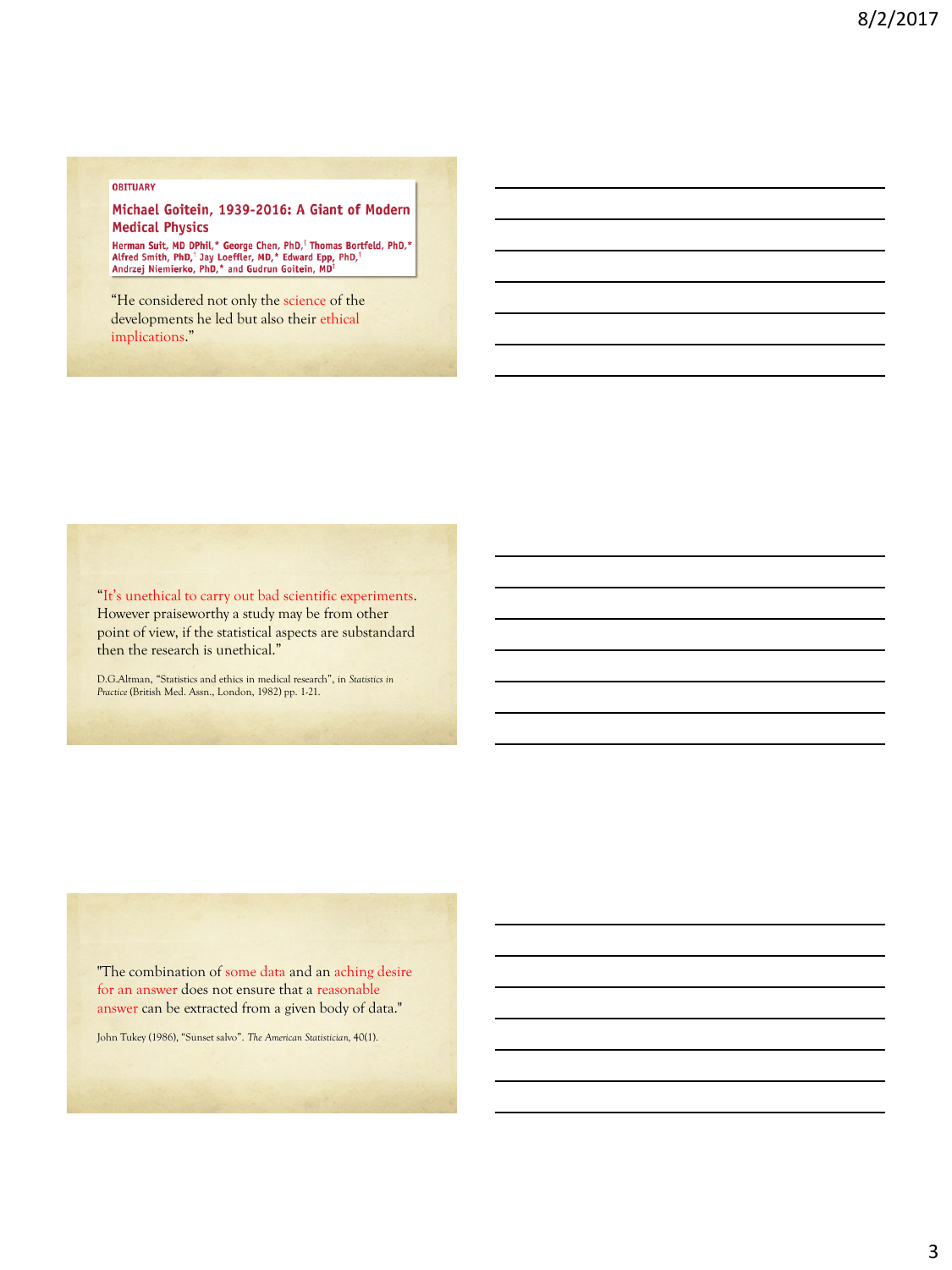"If you torture your data long enough, they will tell you whatever you want to hear."

Mills, J. L. 1993. Data torturing. *New England Journal of Medicine* 329, (16): 1196.

"The problem of poor research documentation and statistical reporting in the biomedical literature is long-standing, world-wide, pervasive, potentially serious, and not at all apparent to many readers."

Schor S, Karten I. *Statistical evaluation of medical journal manuscripts*. JAMA. 1966;195:1123-8.

"These reviews [of statistical errors] reveal a remarkable and depressing consistency, with typically around 50% of reviewed papers being found to contain clear statistical errors. A large portion of these errors are so great as to cast doubts on the validity of the paper's conclusions."

Yancy JM. *Ten rules for reading clinical research reports [Editorial]*. Br J Surg. 1990;159:553-9.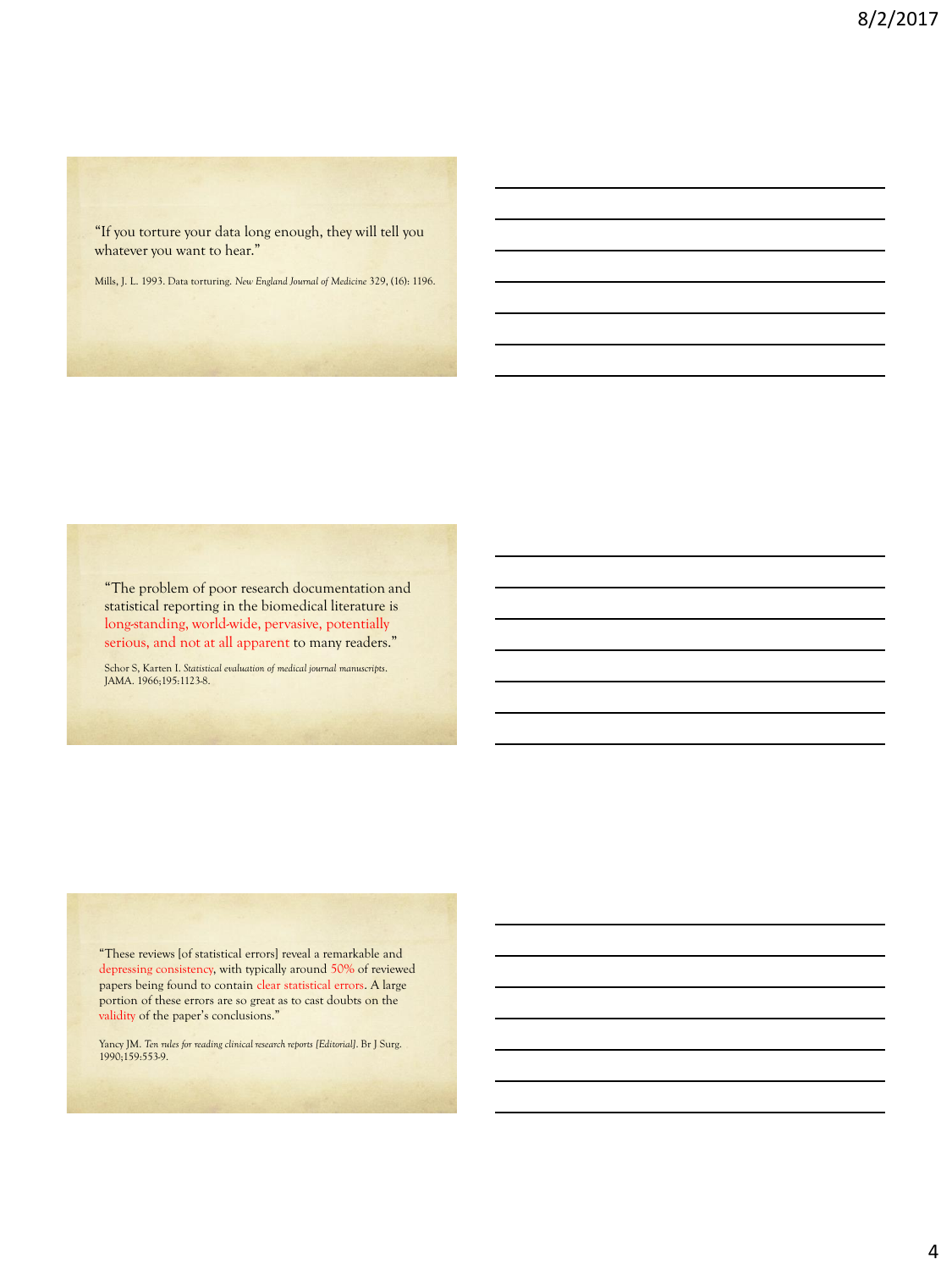"Half of published research is in fact unreliable at best, if not completely false"

Richard Horton, Editor-in Chief of *the Lancet*. Vol 385, April 11, 2015.

"Much of the scientific literature, perhaps half, may simply be untrue. Afflicted by studies with small sample sizes, tiny effects, invalid exploratory analyses, and flagrant conflicts of interest, together with an obsession for pursuing fashionable trends of dubious importance, science has taken a turn towards darkness.

Richard Horton, Editor-in Chief of *the Lancet*. Vol 385, April 11, 2015.

"It is simply no longer possible to believe much of the clinical research that is published, or to rely on the judgment of trusted physicians or authoritative medical guidelines. I take no pleasure in this conclusion, which I reached slowly and reluctantly over my two decades as an editor of the New England Journal of Medicine**"**

Marcia Angell MD, Editor-in Chief of *the NEJM, 2010*. (first woman to have served as Editor-in-Chief of the journal since it was founded in 1812)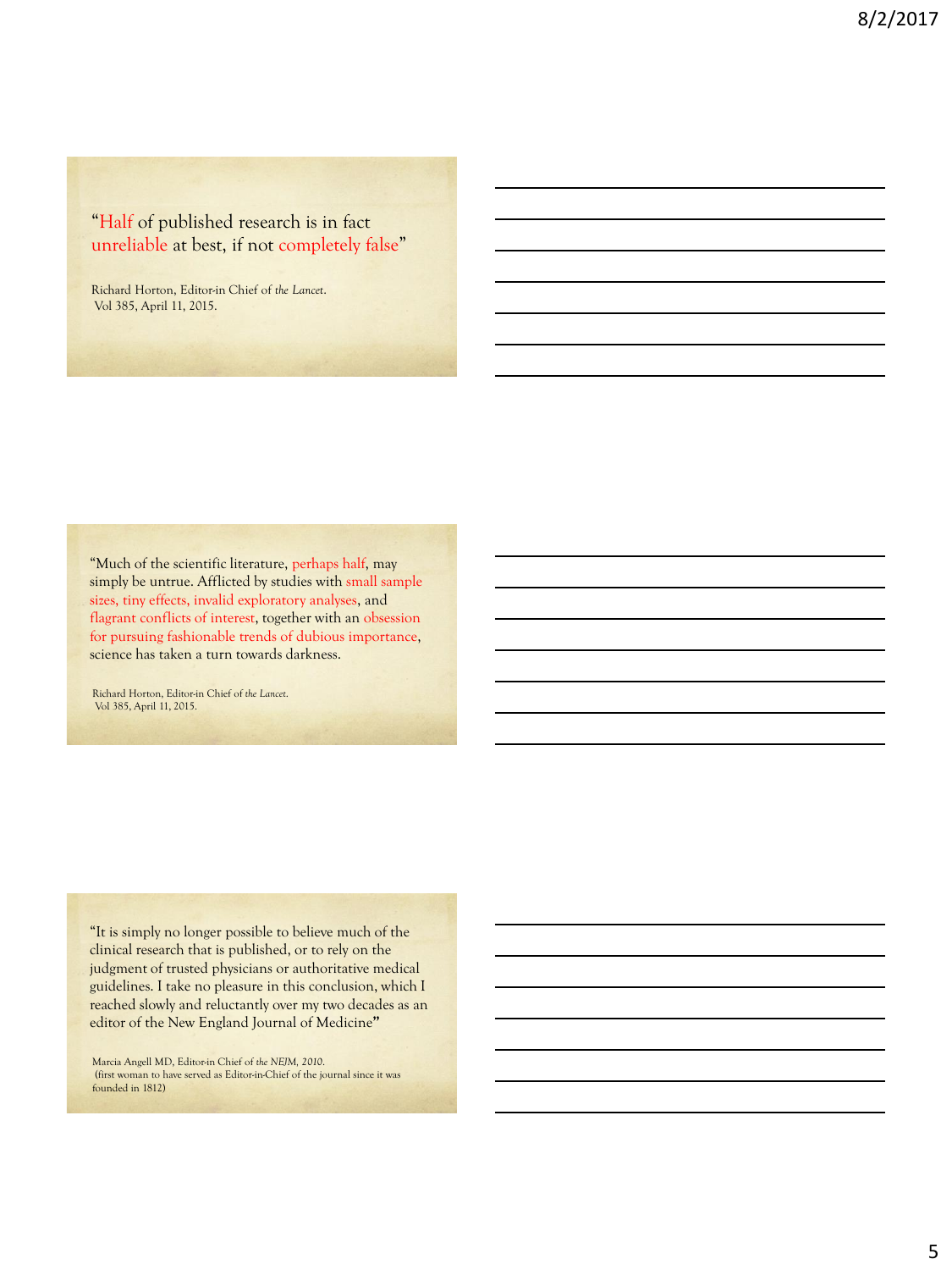# Analysis of clinical outcomes

1. Table of patient and treatment characteristics

 $\downarrow$ 

2. Univariate analysis

 $\pmb{\downarrow}$ 

3. Multivariate analysis

(variable selection based on p values from univariate analysis)

### 1. Table of patient and treatment characteristics

| Value                                    |
|------------------------------------------|
| 1000                                     |
| 481 (48.1%)<br>519 (51.9%)               |
| 513 (51.3%)<br>487 (48.7%)               |
| Age, mean (SD) 41 (7)<br>--------------- |
| 383 (38.3%)<br>617 (61.7%)               |
|                                          |

|  | 2. Univariate analysis (modality) |  |  |  |
|--|-----------------------------------|--|--|--|
|  |                                   |  |  |  |

|             |       | Local Control    |        |
|-------------|-------|------------------|--------|
| Modality    | No    | Yes I            | Total  |
| Proton      | 178   | 3031             | 481    |
|             | 37.01 | 62.991           | 100.00 |
| <b>IMRT</b> | 205   | $314$ $\pm$      | 519    |
|             | 39.50 | $60.50$ $\vert$  | 100.00 |
| Total       | 383   | 617 <sub>1</sub> | 1,000  |
|             | 38.30 | $61.70$          | 100.00 |

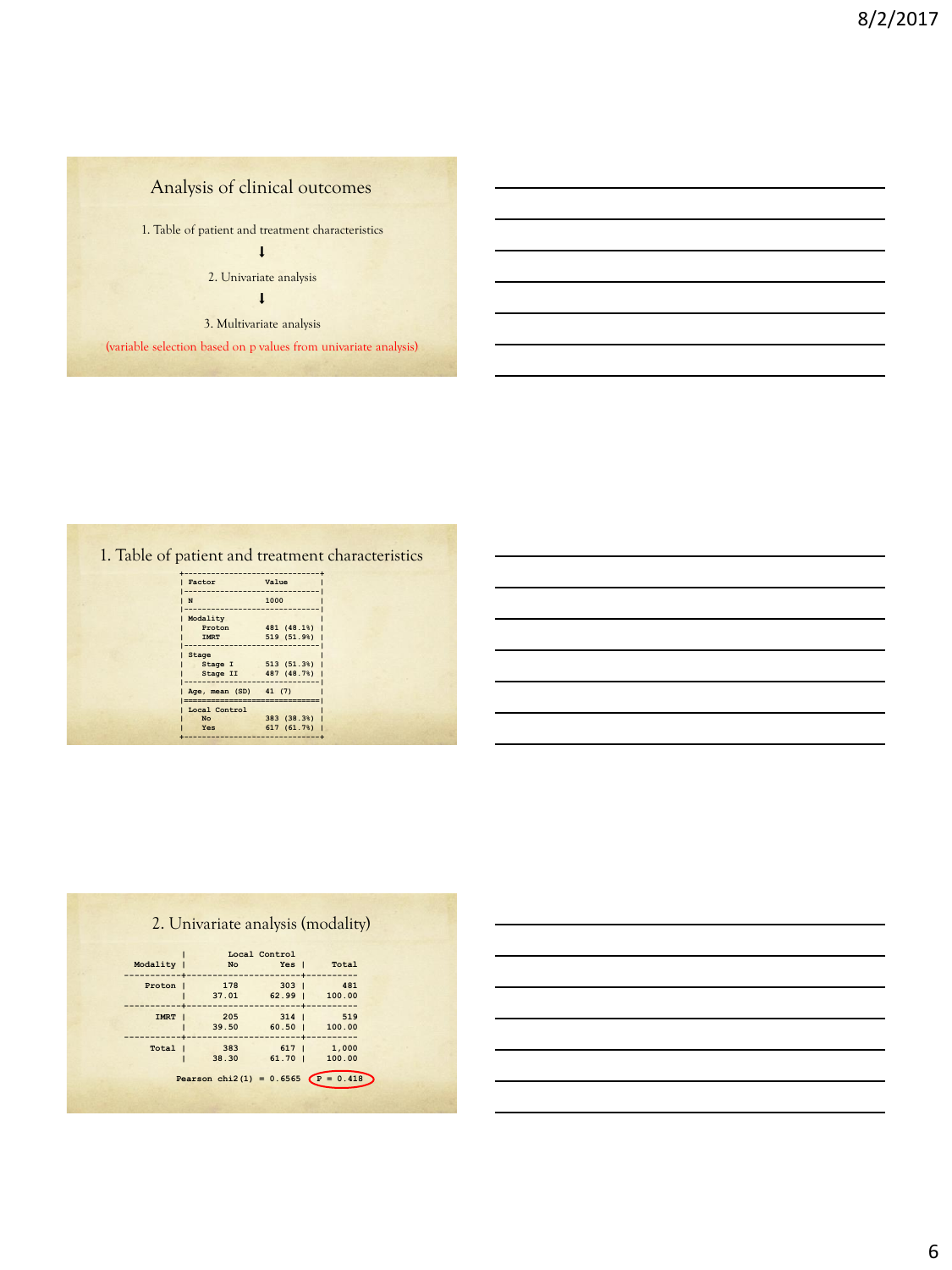# 2. Univariate analysis (stage)

|          |                                      | Local Control            |                             |
|----------|--------------------------------------|--------------------------|-----------------------------|
| Stage    | No                                   | Yes I                    | Total                       |
| Stage I  | 183<br>35.67                         | $330 \quad  $<br>$64.33$ | ----------<br>513<br>100.00 |
| Stage II | 200<br>41.07                         | $287 \mid$<br>$58.93$    | 487<br>100.00               |
| Total    | 383<br>38.30                         | 6171<br>$61.70$          | 1,000<br>100.00             |
|          | Pearson chi2(1) = 3.0774 $P = 0.079$ |                          |                             |

# 2. Univariate analysis (age)

| Logistic regression           |                                                        |          |              |        | Number of obs<br>LR $chi2(1)$ | $\equiv$<br>$=$ | 1,000<br>6.19        |
|-------------------------------|--------------------------------------------------------|----------|--------------|--------|-------------------------------|-----------------|----------------------|
|                               |                                                        |          |              |        | Prob > chi2                   | $=$             | 0.0129               |
| Log likelihood = $-662.41893$ |                                                        |          |              |        | Pseudo R2                     | $=$             | 0.0047               |
|                               |                                                        |          |              |        |                               |                 |                      |
|                               | outcome   Odds Ratio Std. Err.<br>-------------------- |          | $\mathbf{z}$ | P >  z |                               |                 | [95% Conf. Interval] |
| $A\sigma e$                   | .9771805                                               | .0091013 | $-2.48$      | 0.013  | .9595041                      |                 | .9951825             |

| Logistic regression           |                      |                                 |              |                 | Number of obs | $=$ | 1,000                |
|-------------------------------|----------------------|---------------------------------|--------------|-----------------|---------------|-----|----------------------|
|                               |                      |                                 |              | $LR$ chi $2(2)$ |               |     | 7.77<br>$=$          |
|                               |                      |                                 |              |                 | Prob > chi2   |     | 0.0205<br>$=$ $-$    |
| Log likelihood = $-661.62687$ |                      |                                 |              | Pseudo R2       |               | $=$ | 0.0058               |
|                               |                      |                                 |              |                 |               |     |                      |
|                               |                      | outcome   Odds Ratio Std. Err.  | $\mathbf{z}$ | P >  z          |               |     | [95% Conf. Interval] |
|                               |                      |                                 |              |                 |               |     |                      |
|                               | -------------------- | Stage   .8453733 .1128303 -1.26 |              | 0.208           | .6507893      |     | 1.098137             |
|                               |                      | Age   .9796212 .0093356         | $-2.16$      | 0.031           | .9614935      |     | .9980907             |

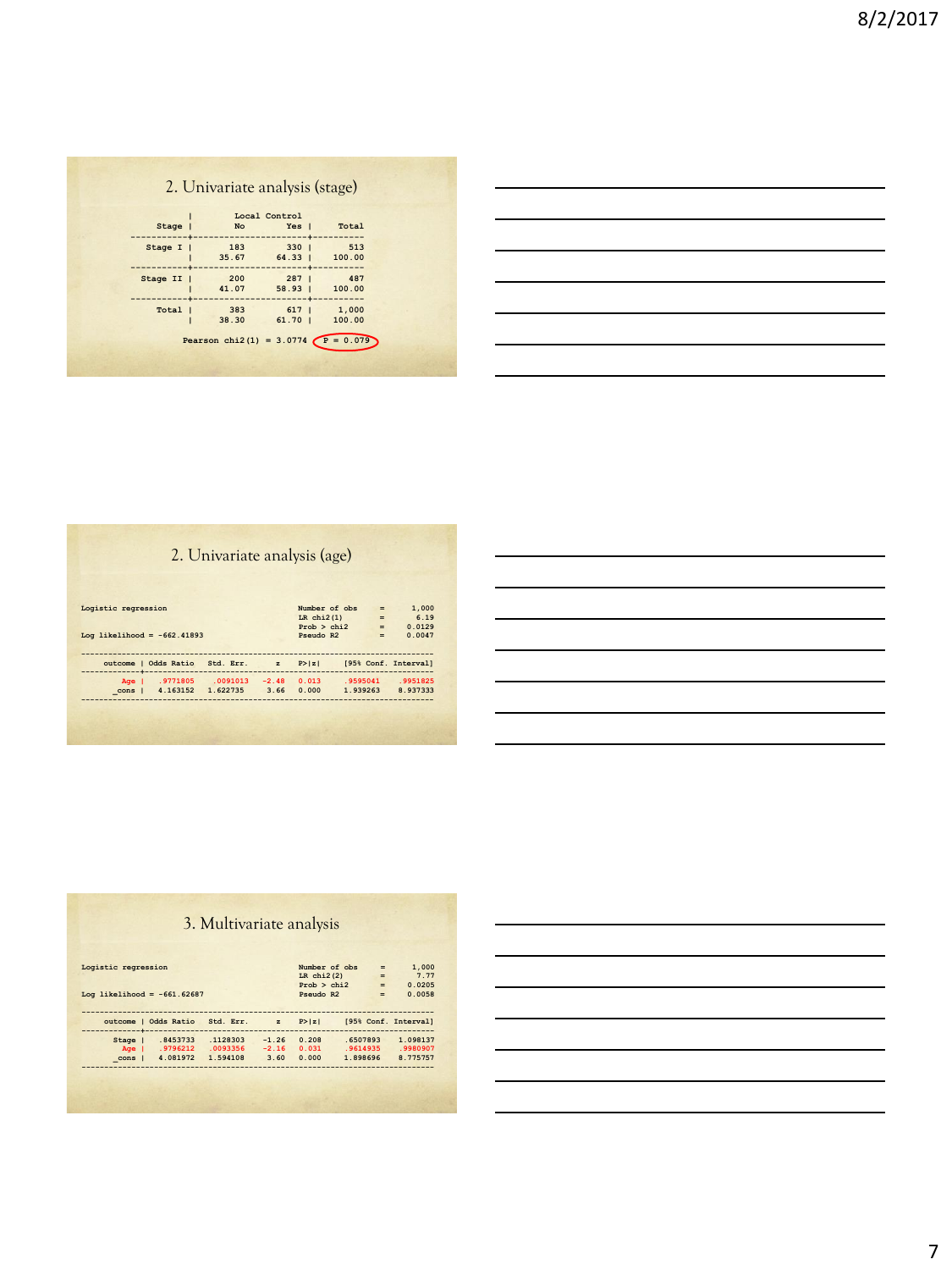# 3. Multivariate analysis

|             | Log likelihood = $-659.19032$ |           |              | $LR$ chi $2(3)$<br>Prob > chi2<br>Pseudo R2 |          | $=$<br>$=$<br>$=$ | 12.65<br>0.0055<br>0.0095 |
|-------------|-------------------------------|-----------|--------------|---------------------------------------------|----------|-------------------|---------------------------|
|             | outcome   Odds Ratio          | Std. Err. | $\mathbf{z}$ | P >  z                                      |          |                   | [95% Conf. Interval]      |
| Modality    | .6108293                      | .1375534  | $-2.19$      | 0.029                                       | .392859  |                   | .9497361                  |
| Stage       | .5694603                      | .1284304  | $-2.50$      | 0.013                                       | .3660092 |                   | $-8860024$                |
|             | .9920646                      | .0110427  | $-0.72$      | 0.474                                       | .9706556 |                   | 1.013946                  |
| $A\sigma e$ |                               | 1.502867  | 3.40         | 0.001                                       | 1.764746 |                   | 8.258079                  |

| <u> 1989 - Johann Stoff, deutscher Stoff, der Stoff, der Stoff, der Stoff, der Stoff, der Stoff, der Stoff, der S</u> |  |  |
|-----------------------------------------------------------------------------------------------------------------------|--|--|
| <u> 1989 - Johann Stoff, deutscher Stoffen und der Stoffen und der Stoffen und der Stoffen und der Stoffen und de</u> |  |  |
| <u> 1989 - Andrea Andrea Andrea Andrea Andrea Andrea Andrea Andrea Andrea Andrea Andrea Andrea Andrea Andrea And</u>  |  |  |
| <u> 1989 - Johann Stoff, deutscher Stoff, der Stoff, der Stoff, der Stoff, der Stoff, der Stoff, der Stoff, der S</u> |  |  |
|                                                                                                                       |  |  |
|                                                                                                                       |  |  |

# 3. Multivariate analysis

|                      | Model 1   Odds Ratio | Std. Err. | $\mathbf{z}$ | P >  z | [95% Conf. Interval]<br>-------------------------------------- |          |
|----------------------|----------------------|-----------|--------------|--------|----------------------------------------------------------------|----------|
| Stage                | .8453733             | .1128303  | $-1.26$      | 0.208  | .6507893                                                       | 1.098137 |
| Age I                | .9796212             | .0093356  | $-2.16$      | 0.031  | .9614935                                                       | .9980907 |
| cons                 | 4.081972             | 1.594108  | 3.60         | 0.000  | 1.898696                                                       | 8.775757 |
|                      |                      |           |              |        |                                                                |          |
| Model 2   Odds Ratio |                      | Std. Err. | $\mathbf{z}$ | P >  z | [95% Conf. Interval]                                           |          |
| Modality             | .6108293             | .1375534  | $-2.19$      | 0.029  | .392859                                                        | .9497361 |
|                      | .5694603             | .1284304  | $-2.50$      | 0.013  | $-3660092$                                                     | .8860024 |
| Stage                | .9920646             | .0110427  | $-0.72$      | 0.474  | .9706556                                                       | 1.013946 |
| Age                  |                      |           |              |        |                                                                |          |

| <u> 1989 - Andrea Andrew Maria (h. 1989).</u>                                                                          |  |  |
|------------------------------------------------------------------------------------------------------------------------|--|--|
| <u> 1989 - Johann Barn, mars ann an t-Amhain ann an t-Amhain ann an t-Amhain ann an t-Amhain an t-Amhain ann an t-</u> |  |  |
| <u> 1989 - Johann Harry Harry Harry Harry Harry Harry Harry Harry Harry Harry Harry Harry Harry Harry Harry Harry</u>  |  |  |
| <u> 1989 - Johann Stoff, amerikansk politiker (d. 1989)</u>                                                            |  |  |
| <u> 1989 - Johann Stoff, deutscher Stoffen und der Stoffen und der Stoffen und der Stoffen und der Stoffen und der</u> |  |  |
| <u> 1989 - Johann Stoff, deutscher Stoff, der Stoff, der Stoff, der Stoff, der Stoff, der Stoff, der Stoff, der S</u>  |  |  |
| <u> 1989 - Johann Stoff, deutscher Stoff, der Stoff, der Stoff, der Stoff, der Stoff, der Stoff, der Stoff, der S</u>  |  |  |
|                                                                                                                        |  |  |

|          |                                                                             | 3. Multivariate analysis |                  |                     |                                               |          |
|----------|-----------------------------------------------------------------------------|--------------------------|------------------|---------------------|-----------------------------------------------|----------|
|          | Model 3   Odds Ratio Std. Err. z P> z <br>-----------+--------------------- |                          |                  |                     | [95% Conf. Interval]                          |          |
|          | Modality   .5626285 .1091502 -2.96 0.003                                    |                          | ---------------- |                     | .38467                                        | 8229155  |
|          | Stage   .5240989 .1015535 -3.33 0.001                                       |                          |                  |                     | 3584906                                       | .7662116 |
|          | cons   2.991784 .5872344 5.58 0.000                                         |                          |                  |                     | 2.036359                                      | 4.395478 |
|          | The Truth (model used to<br>generate data - 1000 cases):                    |                          |                  |                     |                                               |          |
|          |                                                                             |                          |                  |                     | Probabilities of local control                |          |
|          | Odds Ratio<br>--------+------------                                         |                          |                  | True                | Data-estimated<br>-+--------+---------------- |          |
| Modality | .65                                                                         |                          |                  | IMRT Stage II   51% | $1$ 47% (95%CI: 42-60%)                       |          |
| Stage    | .60                                                                         |                          |                  | IMRT Stage I   62%  | $1$ 61% (95%CI: 57-66%)                       |          |
| Age      | 1.0                                                                         |                          |                  |                     | Protons Stage II   64%   63% (95%CI: 59-68%)  |          |
|          |                                                                             |                          |                  |                     |                                               |          |